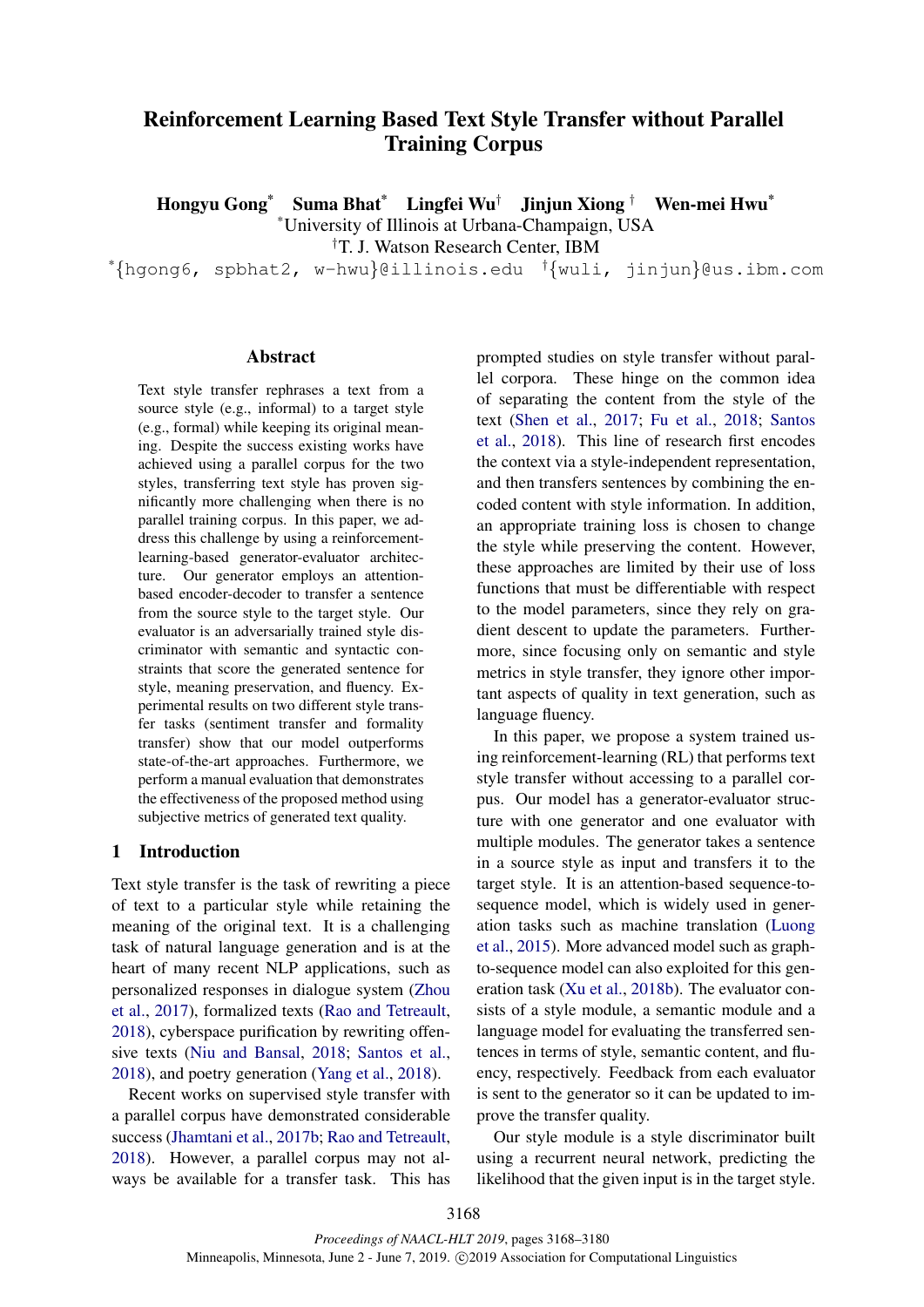We train the style module adversarially to be a target style classifier while regarding the transferred sentences as adversarial samples. An adversarial training renders style classification more robust and accurate. As for the semantic module, we used word movers' distance (WMD), a stateof-the-art unsupervised algorithm for comparing semantic similarity between two sentences [\(Kus](#page-9-5)[ner et al.,](#page-9-5) [2015;](#page-9-5) [Wu et al.,](#page-10-5) [2018b\)](#page-10-5), to evaluate the semantic similarity between input sentences in the source style and the transferred sentences in the target style. We also engaged a language model to evaluate the fluency of the transferred sentences.

Unlike prior studies that separated content from style to guarantee content preservation and transfer strength, we impose explicit semantic, style and fluency constraints on our transfer model. Moreover, employing RL allows us to use other evaluation metrics accounting for the quality of the transferred sentences, including non-differentiable ones.

We summarize our contributions below:

(1) We propose an RL framework for text style transfer. It is versatile to include a diverse set of evaluation metrics as the training objective in our model.

(2) Our model does not rely on the availability of a parallel training corpus, thus addressing the important challenge of lacking parallel data in many transfer tasks.

(3) The proposed model achieves state-of-the-art performance in terms of content preservation and transfer strength in text style transfer.

The rest of our paper is organized as follows: we discuss related works on style transfer in Section [2.](#page-1-0) The proposed text style transfer model and the reinforcement learning framework is introduced in Section [3.](#page-2-0) Our system is empirically evaluated on sentiment and formality transfer tasks in Section [4.](#page-5-0) We report and discuss the results in Section [5](#page-7-0) and Section [6.](#page-8-0) The paper is concluded in Section [7.](#page-8-1)

# <span id="page-1-0"></span>2 Related Works

Text style transfer has been explored in the context of a variety of natural language applications, including sentiment modification [\(Zhang et al.,](#page-10-6) [2018b\)](#page-10-6), text simplification [\(Zhang and Lapata,](#page-10-7) [2017\)](#page-10-7), and personalized dialogue [\(Zhou et al.,](#page-10-0) [2017\)](#page-10-0). Depending on whether the parallel corpus is used for training, two broad classes of style transfer methods have been proposed to transfer the text from the source style to the target style. We will introduce each line of research in the following subsections.

Style transfer with parallel corpus. Style transfer with the help of a style parallel corpus can be cast as a monolingual machine translation task. For this, a sequence-to-sequence (seq2seq) neural network has been successfully applied in a supervised setting. [Jhamtani et al.](#page-9-6) transfer modern English to Shakespearean English by enriching a seq2seq model with a copy mechanism to replicate the source segments in target sentences [\(Jhamtani](#page-9-6) [et al.,](#page-9-6) [2017a\)](#page-9-6).

Style transfer without parallel corpus. Scarce parallel data in many transfer tasks has prompted a recent interest in studying style transfer without a parallel corpus (e.g., [\(Zhang et al.,](#page-10-8) [2018a\)](#page-10-8)). [Li](#page-9-7) [et al.](#page-9-7) propose to delete words associated with the source style and replace them with similar phrases associated with the target style. Clearly, this approach is limited to transfers at the lexical level and may not handle structural transfer. Most existing unsupervised approaches share a core idea of disentangling content and style of texts. For a given source sentence, a style-independent content representation is firstly derived. Then, in combination with the target style, the content representation is used to generate the sentence following the target style.

Approaches to extract the content include variational auto-encoders (VAE) and cycle consistency. VAEs are commonly used to learn the hidden representation of inputs for dimensionality reduction, and have been found to be useful for representing the content of the source [\(Hu et al.,](#page-9-8) [2017;](#page-9-8) [Mueller](#page-9-9) [et al.,](#page-9-9) [2017;](#page-9-9) [Shen et al.,](#page-10-3) [2017;](#page-10-3) [Fu et al.,](#page-9-3) [2018\)](#page-9-3). Cycle consistency is an idea borrowed from image style transfer for content preservation [\(Zhu et al.,](#page-10-9) [2017\)](#page-10-9). It proposes to reconstruct the input sentence from the content representation, by forcing the model to keep the information of the source sentence [\(Santos et al.,](#page-10-1) [2018\)](#page-10-1).

The transferred sentences are generated based on the content representation and the target style. One way to achieve this is with the use of a pretrained style classifier. The classifier scores the transfer strength of the generated sentences and guides the model to learn the target text style [\(San](#page-10-1)[tos et al.,](#page-10-1) [2018;](#page-10-1) [Prabhumoye et al.,](#page-9-10) [2018\)](#page-9-10). Another way is to learn the style embedding, which can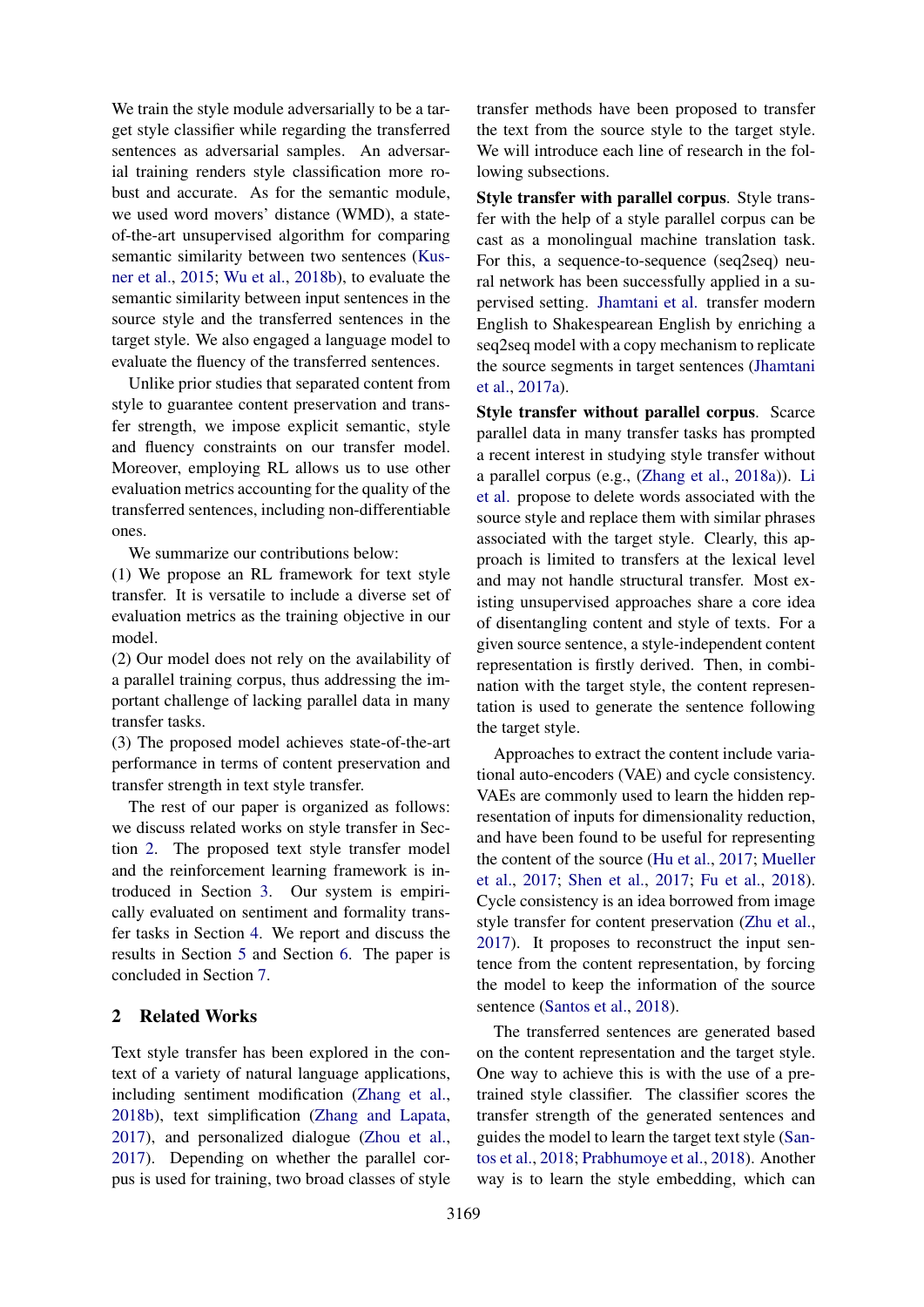be concatenated with the content embedding as the representation of the target sentence [\(Fu et al.,](#page-9-3) [2018\)](#page-9-3). The decoder then constructs the sentences from their hidden representations.

We note that previous works rely on gradient descent in their model training, and therefore their training losses (e.g., content and style loss) were limited to functions differentiable with respect to model parameters. Also, very few works consider other aspects of transfer quality beyond the content and the style of the generated sentences. This is in part due to their reliance on a differentiable training objective. We propose an RL-based style transfer system so that we can incorporate more general evaluation metrics in addition to preserving the semantic meaning of content and style transfer strength.

Reinforcement learning. RL has recently been applied to challenging NLP tasks [\(Yu et al.,](#page-10-10) [2017\)](#page-10-10). RL has advantages over supervised learning in that it supports non-differentiable training objectives and does not need annotated training samples. Benefits of using RL have been demonstrated in image captioning [\(Guo et al.,](#page-9-11) [2018\)](#page-9-11), sentence simplification [\(Zhang and Lapata,](#page-10-7) [2017\)](#page-10-7), machine translation [\(Wu et al.,](#page-10-11) [2018a\)](#page-10-11) and essay scoring [\(Wang et al.,](#page-10-12) [2018\)](#page-10-12). A recent work on the task of sentiment transfer applied reinforcement learning to handle its BLEU score-based training loss (a non-differentiable function) [\(Xu et al.,](#page-10-13) [2018a\)](#page-10-13). Similar to the style transfer works discussed above, it also disentangled the semantics and the sentiment of sentences using a neutralization module and an emotionalization module respectively. Our work is different from these related works in that the semantic preservation and transfer strength are taken care of by the use of discriminators without explicitly separating content and style. An additional aspect that we focus here is the notion of fluency of the transferred sentences, which has not been explored before.

# <span id="page-2-0"></span>3 Model

Our style transfer system consists of the following modules: a generator, a style discriminator, a semantic module and a language model as shown in Fig. [1.](#page-2-1) We next describe the structure and function of each component. A closer view of our system is presented in Fig. [2.](#page-3-0)

Generator. The generator in our system takes a sentence in the source style as input and trans-

<span id="page-2-1"></span>

Figure 1: Model overview: the generator transfers the input source sentence to the generated target sentence. The generated sentences are collectively evaluated by the style discriminator, the semantic module and language module respectively. The style discriminator is adversarially trained with both human- and modelgenerated sentences. These three modules evaluate the generated sentences in terms of transfer strength, content preservation and fluency, and the rewards are sent to train the generator.

fers it to the target style. For this, we use a recurrent encoder-decoder model combined with attention mechanism, which can handle variable-length input and output sequences [\(Sutskever et al.,](#page-10-14) [2014;](#page-10-14) [Cho et al.,](#page-9-12) [2014\)](#page-9-12). We could also leverage recently proposed more advanced encoder-decoder models [\(Xu et al.,](#page-10-4) [2018b,](#page-10-4)[c\)](#page-10-15) to exploit rich syntactic information for this task, which we leave it as future work. Both the encoder and the decoder are recurrent neural layers with gated recurrent units (GRU). The encoder takes one word from the input at each time step, and outputs a hidden state vector  $\bar{h}_s$  at time s. Similarly, the decoder outputs a hidden representation  $h_t$  at time t.

Suppose that the input sequence consists of T words  $x = \{x_1, \ldots, x_T\}$ , and the generated target sentence  $y$  is also a sequence of words  $\{y_1, \ldots, y_{T'}\}.$  We use vec(·) to denote the embedding of a word.

The gated recurrent unit dynamically updates its state  $h_t$  based on its previous state  $h_{t-1}$  and current input  $i_t$ . Its computation can be abstracted as  $h_t = \text{GRU}(h_{t-1}, i_t)$ . For the encoder, the input  $i_t$ is the embedding of the  $t$ -th input source word,

$$
\bar{h}_t = \text{GRU}(\bar{h}_{t-1}, \text{vec}(x_t)).\tag{1}
$$

For the decoder, the input to the recurrent unit is the embedding of the t-th generated target word.

$$
h_t = \text{GRU}(h_{t-1}, \text{vec}(y_t)).\tag{2}
$$

An attention mechanism is commonly adopted in text generation, such as machine translation [\(Bahdanau et al.,](#page-9-13) [2015;](#page-9-13) [Luong et al.,](#page-9-4) [2015\)](#page-9-4). We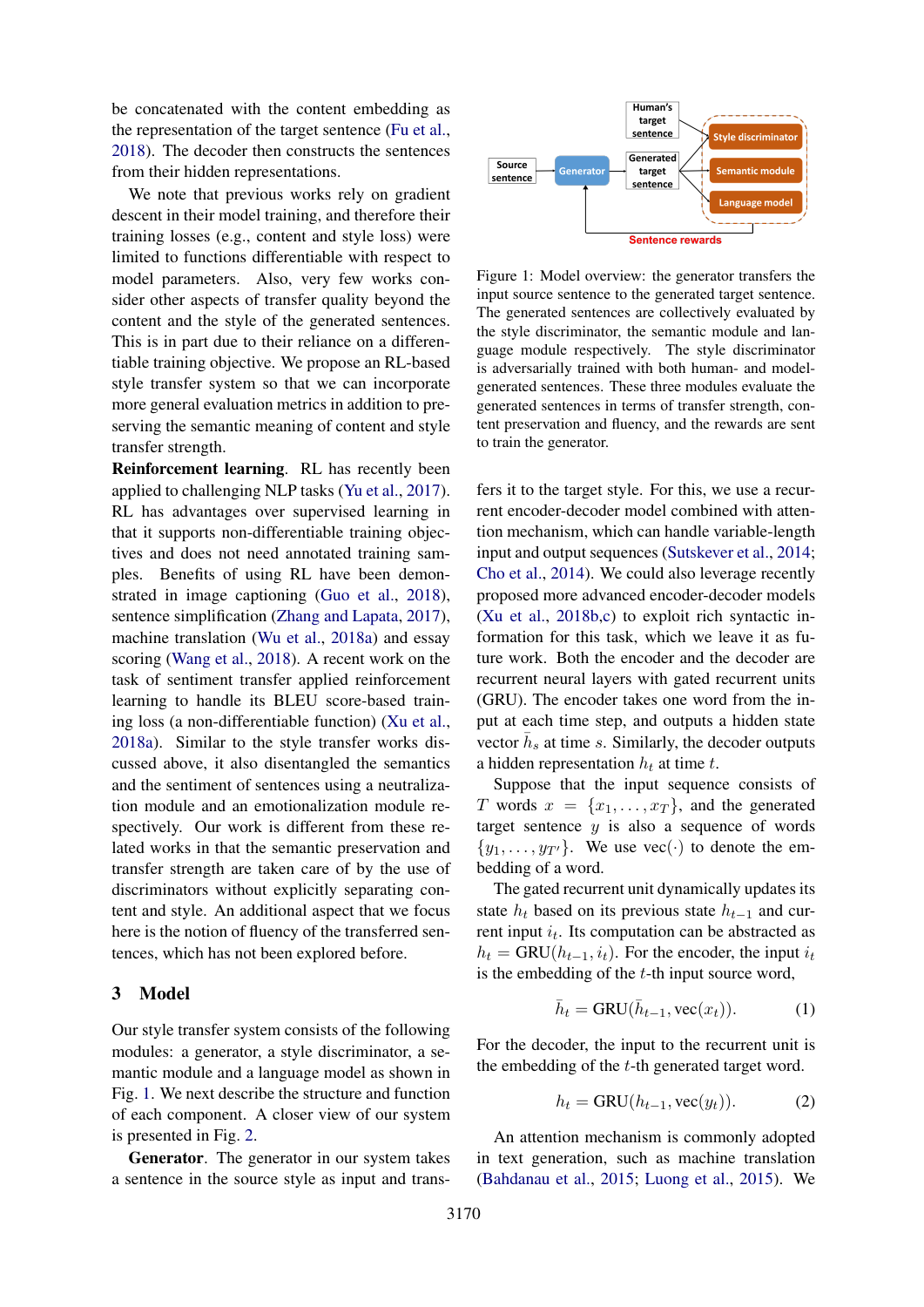<span id="page-3-0"></span>

Figure 2: A detailed view of each component in the text style transfer system.

apply the attention mechanism to the decoding step so that the decoder learns to attend to source words and generates words. In this work, we use the attention mechanism similar to that used in [\(Luong et al.,](#page-9-4) [2015\)](#page-9-4). At the t-th decoding step, the attention  $\alpha_t(s)$  is the weight of the s-th encoder state  $h(s)$ .

The encoder hidden states are linearly weighted by the attention as the context vector at time  $t$ .

$$
c_t = \sum \alpha_t(s)\bar{h}_s.
$$
 (3)

Combining the attention over the source sentence, the decoder produces a new hidden state  $\tilde{h}_t$ ,

$$
\tilde{h}_t = \tanh(W_c[c_t; h_t]). \tag{4}
$$

The hidden vector  $\tilde{h}_t$  is then used to predict the likelihood of the next word in the target sentence over the target vocabulary.

$$
\mathbb{P}(y_t|y_{< t}, x) = \text{softmax}(W_s \tilde{h}_t). \tag{5}
$$

where  $W_c$  and  $W_s$  are decoder parameters.

Style discriminator. The style discriminator evaluates how well the generated sentences are transferred to the target style. It is a classifier built on a bidirectional recurrent neural network with attention mechanism. The style discriminator is pre-trained to minimize the cross-entropy loss in the style classification task. This style classifier predicts the likelihood that an input sentence is in the target style, and the likelihood is taken as the style score of a sentence.

The pre-training does not guarantee that the neural network model will learn robust style patterns. So we resort to adversarial training as done in generative adversarial networks (GAN) [\(Yu et al.,](#page-10-10) [2017;](#page-10-10) [Wang and Lee,](#page-10-16) [2018\)](#page-10-16). Accordingly, the style discriminator is later adversarially

trained to distinguish the original (human-written) sentences from the model-generated ones so that the classifier learns to classify the text style well.

Semantic module. This evaluates how well the content from the input is preserved in the generated sentences. We use word mover's distance (WMD), which is the state-of-the-art approach (known for its robustness and efficiency) to measure the dissimilarity between the input and output sentences based on word embeddings [\(Kus](#page-9-5)[ner et al.,](#page-9-5) [2015;](#page-9-5) [Wu et al.,](#page-10-5) [2018b\)](#page-10-5). We take the negative of the WMD distance and divide it by the sequence length to yield the *semantic score* of a generated sentence. Previous works have also used cycle reconstruction loss to measure content preservation by reconstructing input sentences from generated sentences [\(Santos et al.,](#page-10-1) [2018\)](#page-10-1).

Language model. The style and the semantic modules do not guarantee the fluency of the transferred sentences. This fluency is achieved using a language model. The language model we use is a two-layer recurrent neural network pre-trained on the corpus in the target style so as to maximize the likelihood of the target sentences [\(Mikolov](#page-9-14) [et al.,](#page-9-14) [2010;](#page-9-14) [Jozefowicz et al.,](#page-9-15) [2016\)](#page-9-15). The language model estimates the probability of input sentences. We take the logarithm of the probability and divide it by the sequence length as the *fluency score*.

### 3.1 Reinforcement Learning

The output sentences from the generator are sent to the semantic, style and language model modules for evaluation. These modules give feedback to the generator for the purpose of tuning it and to improve the quality of the generated sentences. We emphasize that despite the fact that our chosen evaluation metrics are not differentiable with respect to the generator parameters, they are still us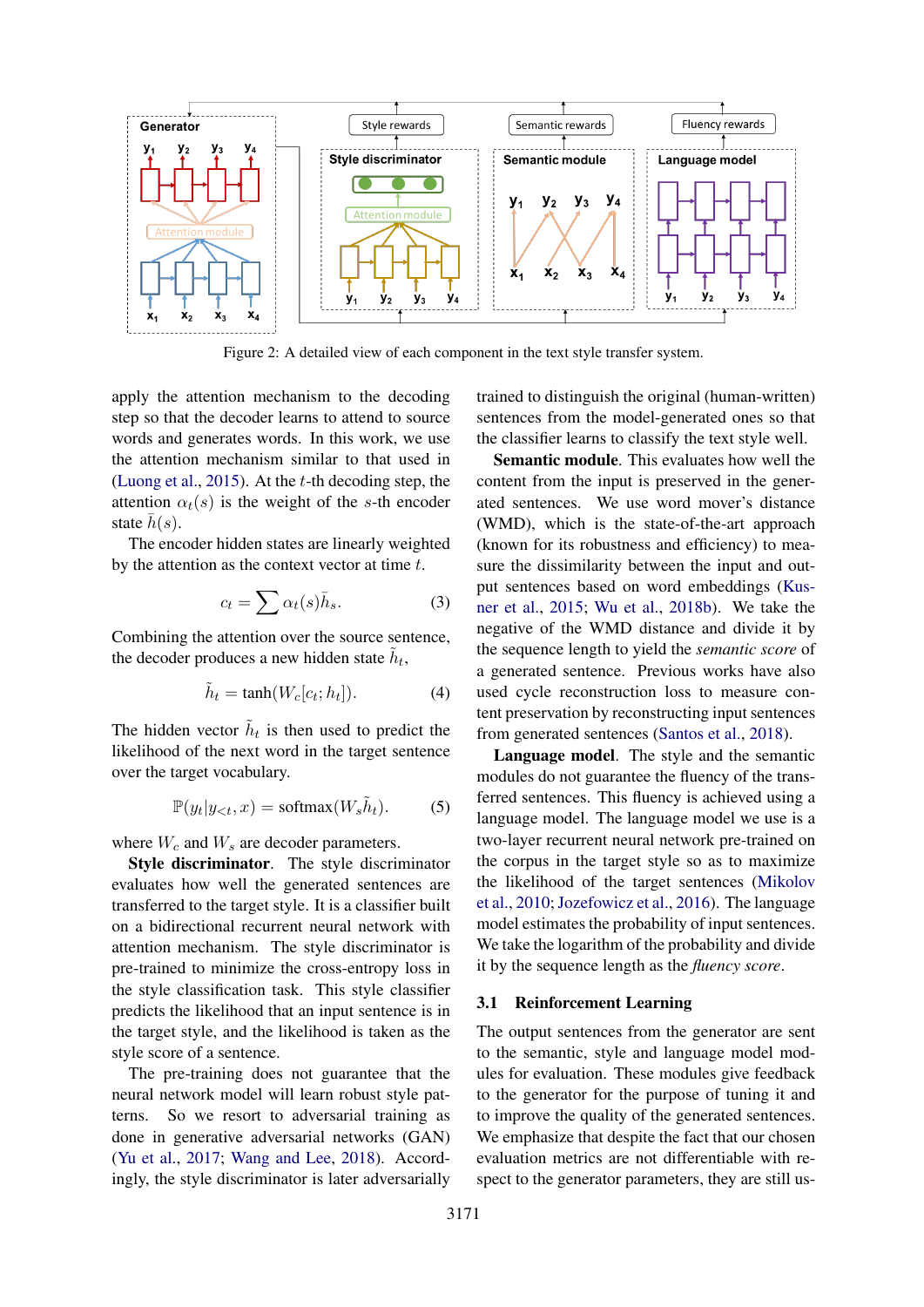able here. This is made possible by our use of the RL framework (the REINFORCE algorithm) to update the parameters of the generator [\(Williams,](#page-10-17) [1992\)](#page-10-17).

In the RL framework, we define the state and the action for our style transfer task as follows. The state  $s_t$  at time t is the input source sequence and the first  $t - 1$  words that are already generated in the target sequence, i.e.,  $s_t = (X, Y_{1:t-1})$ . The action  $a_t$  at time t is the t-th word to be generated in the output sequence, i.e.,  $a_t = y_t$ . Suppose that the target vocabulary is  $V$ , and the maximum length of the decoder is  $T'$ . The generator  $G$  is parameterized with a parameter set  $\theta$ , and we define the expected reward of the current generator as  $J(G_\theta)$ . The total expected reward is

$$
J(G_{\theta}) = \sum_{t=1}^{T'} \mathbb{E}_{Y_{1:t-1} \sim G_{\theta}} \left[ \sum_{y_t \in V} \mathbb{P}_{\theta}(y_t | s_t) Q(s_t, y_t) \right],
$$
\n(6)

where  $\mathbb{P}_{\theta}(y_t|s_t)$  is the likelihood of word  $y_t$  given the current state, and  $Q(s_t, y_t)$  is the cumulative rewards that evaluate the quality of the sentences extended from  $Y_{1:t}$ . Suppose that  $r(s_t, y_t)$  is the reward of word  $y_t$  at state  $s_t$ . The total reward,  $Q$ , is defined as the sum of the word rewards.

$$
Q(s_t, y_t) = \sum_{\tau=t}^{T'} \gamma^{\tau-t} r(s_\tau, y_\tau), \qquad (7)
$$

where  $\gamma$  (0 <  $\gamma$  < 1), is a discounting factor so that the future rewards have decreasing weights, since their estimates are less accurate.

If we only consider one episode, i.e.,  $Y_{1:t-1}$  has been given for every  $y_t$ , the reward  $J(G_\theta)$  can be written as

$$
J(G_{\theta}) = \sum_{t=1}^{T'} \sum_{y_t \in V} \mathbb{P}_{\theta}(y_t | s_t) Q(s_t, y_t).
$$
 (8)

Sequence sampling. By design, the three evaluation modules in Fig. [1](#page-2-1) only evaluate complete sentences instead of single words or partial sentences. This means that we cannot obtain  $r(s_t, y_t)$ directly from the evaluation modules at any time instance before the end of the sentence. One way around this problem is rolling out [\(Yu et al.,](#page-10-10) [2017\)](#page-10-10), where the generator 'rolls out' the given sub-sentence  $Y_{1:t}$  at time step t to generate complete sentences by sampling the remaining part of the sentence  $\{Y_{t+1:T'}^n\}$ .

Previous works have adopted different sampling strategies, including Monte Carlo search, multinomial sampling and beam search. Starting from the given segment  $Y_{1:t}$ , Monte Carlo search explores the sub-sequence which leads to the best complete sentence [\(Yu et al.,](#page-10-10) [2017\)](#page-10-10). This leads to a good estimate of the sentence rewards but comes at significant computational cost. In many applications, the other two sampling strategies have been adopted for their efficiency. In multinomial sampling, each word  $y_\tau$   $(t < \tau \leq T')$  is sampled from the vocabulary according to the likelihood  $\mathbb{P}(y_\tau | s_\tau)$  predicted by the generator [\(ODonoghue](#page-9-16) [et al.,](#page-9-16) [2016;](#page-9-16) [Chatterjee and Cancedda,](#page-9-17) [2010\)](#page-9-17). The beam search process, on the other hand, keeps track of the  $k$  (a user-specified parameter) most likely words at each decoding step rather than just one word [\(Wu et al.,](#page-10-11) [2018a\)](#page-10-11). While this yields an accurate estimate of the reward for each action, multinomial sampling allows us to explore the diversity of generated texts with a potentially higher reward later on. This is the trade-off between exploitation and exploration in RL.

<span id="page-4-0"></span>To balance the estimation accuracy and the generation diversity, we combine the ideas of beam search and multinomial sampling. Given a source sentence, we first generate a reference target sentence  $Y_{1:T}^{\text{ref}}$  using beam search. To estimate the reward at each time step  $t$ , we draw samples of complete sentences  ${Y_{1:T'}^l}$  by rolling out the subsequence  $Y_{1:t}^{ref}$  using multinomial sampling. The evaluation scores of the sampled sentences are used as reward  $r(y_t, s_t)$ . More details about the sampling process are in Appendix.

<span id="page-4-1"></span>Reward estimation. We estimate the reward as follows. We draw  $N$  samples of complete sentences starting from  $Y_{1:t}$ :  $\{Y_{1:T'}^{(n)}\}_{n=1}^N$ . The complete sentences are then fed into the three evaluation modules. Let  $f_{\text{style}}$  be the style score given by the style module,  $f_{\text{semantic}}$  be semantic score by the semantic module, and  $f_{lm}$  be the fluency score given by the language model.

We score the action  $y_t$  at state  $s_t$  by the average score of the complete sentences rolled out from  $Y_{1:t}$ . This action score is defined as the weighted sum of the scores given by the three modules.

$$
f(s_t, y_t) = \frac{1}{N} \sum_{n=1}^{N} (\alpha \cdot f_{\text{style}}(Y_{1:T'}^{(n)}) +
$$
  

$$
\beta \cdot f_{\text{semantic}}(Y_{1:T'}^{(n)}, Y_{1:T'}^{\text{real}}) + \eta \cdot f_{\text{lm}}(Y_{1:T'}^{(n)})) , \quad (9)
$$

where the hyperparameters  $\alpha$ ,  $\beta$  and  $\eta$  are positive.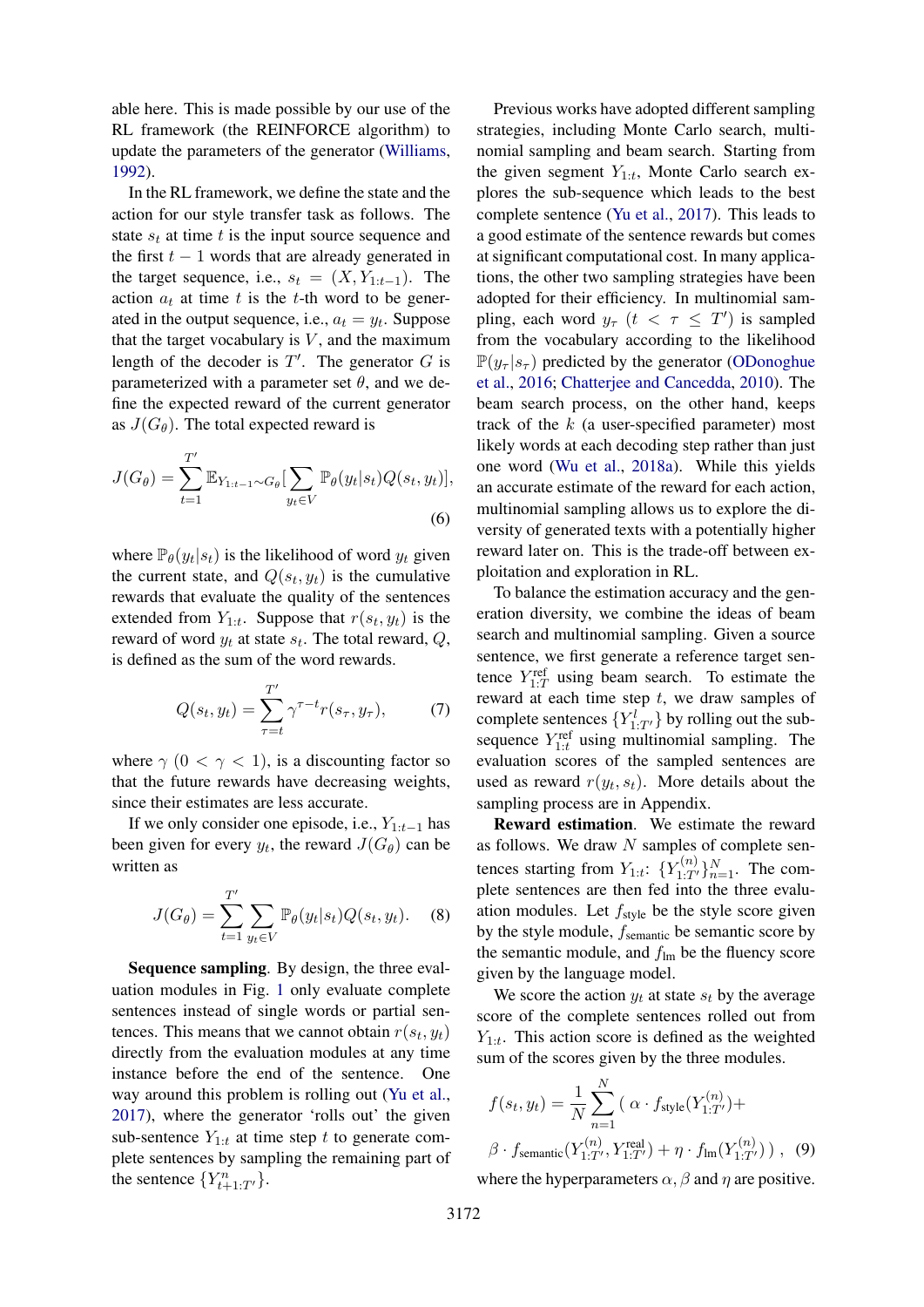In our experiments, we set  $\alpha = 1.0$ ,  $\beta = 0.5$  and  $n = 0.5$  heuristically.

Given the scores from the evaluation modules, we define the reward  $r(s_\tau, y_\tau)$  of word  $y_\tau$  at state  $s<sub>\tau</sub>$  as

$$
r(s_{\tau}, y_{\tau}) = \begin{cases} f(s_{\tau}, y_{\tau}) - f(s_{\tau-1}, y_{\tau-1}), & \tau > 1, \\ f(s_1, y_1), & \tau = 1. \end{cases}
$$
(10)

We then obtain the discounted cumulative reward  $Q(s_t, y_t)$  from the rewards  $\{r(s_\tau, y_\tau)\}_{\tau>t}$  at each time step using Eq. [7.](#page-4-0)

The total reward of  $J(G_\theta)$  can be derived from the cumulative rewards  $\{Q(s_t, y_t)\}\$  using Eq. [8.](#page-4-1) We define the generator loss  $L_{\theta}$  as the negative of reward  $J(G_\theta)$ ,  $L_G(\theta) = -J(G_\theta)$ .

According to Eq. [8,](#page-4-1) we can find the gradient  $\nabla_{\theta}L_{\theta}$  of the generator loss as,

$$
\nabla_{\theta} L_G(\theta) = -\sum_{t=1}^{T'} \nabla_{\theta} \mathbb{P}_{\theta}(y_t|s_t) Q(s_t, y_t). \quad (11)
$$

#### 3.2 Adversarial Training

The style discriminator is pre-trained on corpora in the source and target styles, and is used to evaluate the strength of style transfer. We note that this pre-training may not be sufficient for the style classifier to learn robust patterns and to provide accurate style evaluation. Indeed, in our experiments we found that even though the generator was trained to generate target sentences by maximizing the style rewards, the one-shot pre-training was insufficient to render the sentences in the target style.

Borrowing the idea of adversarial training proposed in GANs, we continuously trained the style discriminator using the generated target sentences. Toward this, we used a combination of a randomly sampled set of human-written target sentences  $\{Y_{\text{human}}^{(k)}\}$  and model-generated sentences  ${Y_{\text{model}}^{(k)}}$ . Here the model-generated instances act as adversarial training samples, using which, the style discriminator was trained to distinguish the model outputs from human-written sentences. Let the discriminator  $D$  be parameterized by a parameter set  $\phi$ . We define the prediction of the style discriminator,  $D(Y)$ , as the likelihood that the sentence  $Y$  is in the target style. The objective of this adversarial training amounts to minimizing

the discriminator loss  $L_D$ :

$$
L_D(\phi) = \frac{1}{K} \left( -\sum_{k=1}^{K} \log(1 - D_{\phi}(Y_{\text{model}}^{(k)})) - \sum_{k=1}^{K} \log D_{\phi}(Y_{\text{human}}^{(k)}) \right). \tag{12}
$$

#### <span id="page-5-2"></span><span id="page-5-0"></span>4 Experiments

In this work, we considered two textual style transfer tasks, that of sentiment transfer (ST, involving negative and positive sentiments) and formality transfer (FT, involving informal and formal styles) using two curated datasets. We experimented with both transfer directions: positiveto-negative, negative-and-positive, informal-toformal and formal-to-informal.

Dataset. For our experiments with style transfer we used a sentiment corpus and a formality corpus described below.

<span id="page-5-1"></span>

|           | Vocabulary | Type     | Train   | Dev    | Test   |
|-----------|------------|----------|---------|--------|--------|
| Sentiment | 9.640      | Negative | 176,878 | 25,278 | 50.278 |
|           |            | Positive | 267.314 | 38.205 | 76.392 |
| Formality | 21,129     | Informal | 50.711  | 1.019  | 1.327  |
|           |            | Formal   | 50.711  | 1.019  | 1,019  |

Table 1: Data sizes of sentiment and formality transfer.

(1) Sentiment corpus. The sentiment corpus consists of restaurant reviews collected from the Yelp website [\(Shen et al.,](#page-10-3) [2017\)](#page-10-3). The reviews are classified as either negative or positive.

(2) Formality corpus. We use the Grammarly's Yahoo Answers Formality Corpus (GYAFC) [\(Rao](#page-9-0) [and Tetreault,](#page-9-0) [2018\)](#page-9-0), which is a collection of sentences posted in a question-answer forum (Yahoo Answers) and written in an informal style. In addition, these sentences have been manually rewritten in a formal style. We used the data from the section *family and relationships*. Note that even though the corpus is parallel, we did not use the parallel information.

Table [1](#page-5-1) shows the train, dev and test data sizes as well as the vocabulary sizes of the corpora used in this work.

Model settings. The word embeddings used in this work were of dimension 50. They were first trained on the English WikiCorpus and then tuned on the training dataset. The width of the beam search (parameter  $k$ ) was 8 during the RL and the inference stage.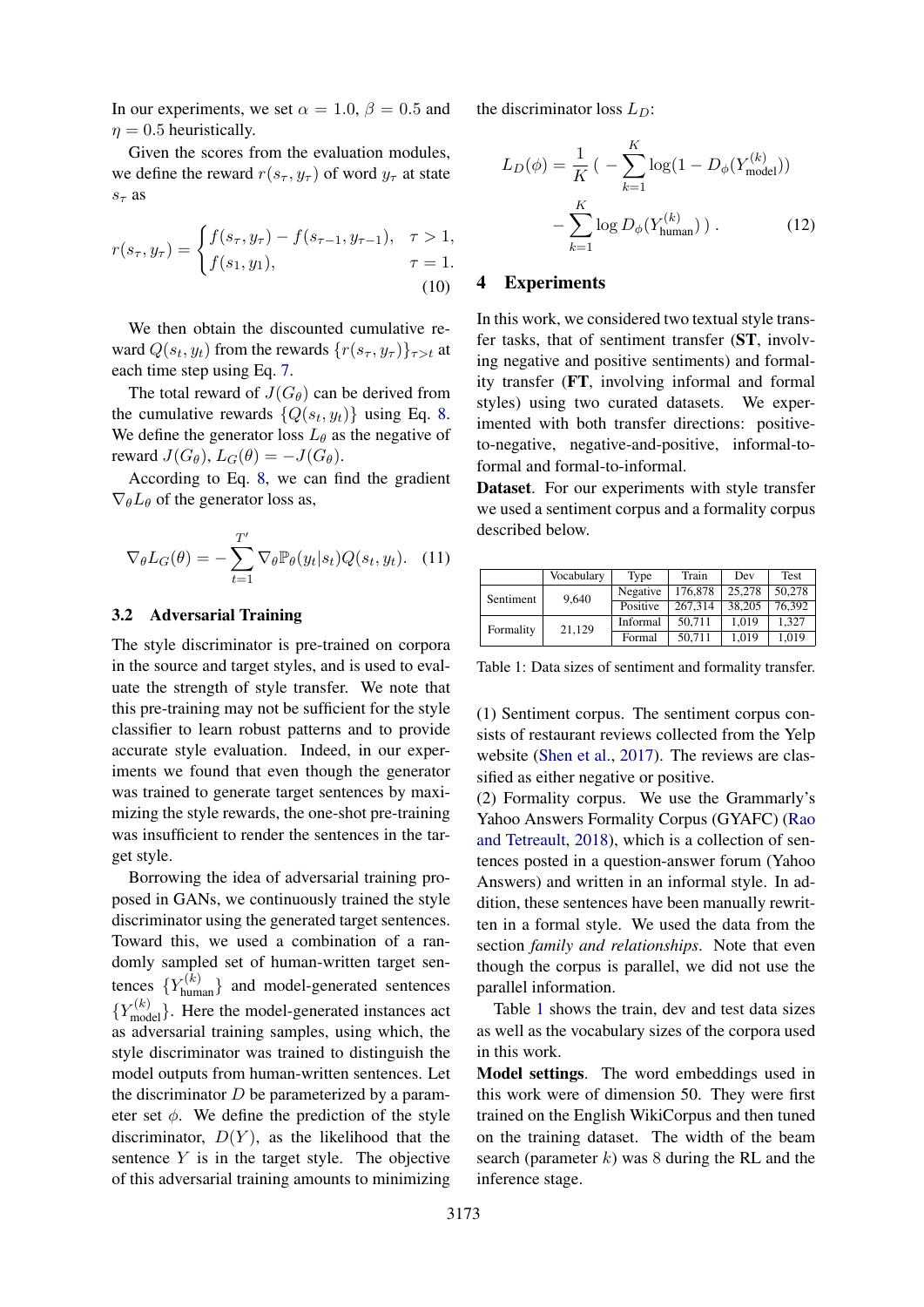<span id="page-6-0"></span>

| <b>Type</b>                                                      | Source sentence                          | Transferred sentence                            |  |
|------------------------------------------------------------------|------------------------------------------|-------------------------------------------------|--|
| Negative-to-Positive                                             | Crap fries, hard hamburger buns,         | Love you fries, burgers, always fun burger,     |  |
|                                                                  | burger tasted like crap!                 | authentic!                                      |  |
| I was very impressed with this location.<br>Positive-to-Negative |                                          | I was very disappointed with this location.     |  |
| Informal-to-Formal                                               | It defenitely looks like he has feelings | It is like he is interested in you you should   |  |
|                                                                  | for u do u show how u feel u should !!   | show how you feel.                              |  |
| Formal-to-Informal                                               | I believe you 're a good man most        | I think you 're a good man she kinda loves you. |  |
|                                                                  | likely she loves you quite a bit.        |                                                 |  |

| Table 2: Example transferred sentences. |  |  |
|-----------------------------------------|--|--|
|-----------------------------------------|--|--|

Pre-training. We pre-trained the generator, the style discriminator and the language model before the reinforcement learning stage. We discuss each of these steps below.

Generator pre-training. We pre-trained the generator to capture the target style from the respective target corpus. This pre-training occurred before setting up the reward from the evaluator to update its parameters in reinforcement learning. During pre-training, we used a set of target instances with a given instance serving as the input as well as the expected output. Using this set we trained the generator in a supervised manner with the cross-entropy loss as the training objective. Pre-training offered two immediate benefits for the generator: (1) the encoder and decoder learned to capture the semantics and the target style from the target corpus; (2) the generator had a good set of initial parameters that led to faster model training. This second aspect is a significant gain, considering that reinforcement learning is more time consuming than supervised learning.

Style discriminator pre-training. The style discriminator in our work was built using a bidirectional recurrent neural network. It was pre-trained using training corpora consisting of sentences in both the source and the target styles. We trained it to classify the style of the input sentences with the cross-entropy classification loss.

Language model pre-training. The language model was a two-layer recurrent neural network. Taking a target sentence  $y = \{y_1, \ldots, y_{T'}\}$  as the input, the language model predicted the probability of the t-th word  $y_t$  given the previous subsequence  $y_{1:t-1}$ . The language model was pretrained on the training corpus in target style to maximize the probability of  $y_t$   $(1 \le t \le T')$ .

Baselines. We considered two state-of-the-art methods of unsupervised text style transfer that use non-parallel training corpus.

(1) Cross alignment model (CA). The CA model assumes that the text in the source and target style share the same latent content space [\(Shen et al.,](#page-10-3) [2017\)](#page-10-3). The style-independent content representation generated by its encoder is combined with available style information to transfer the sentences to the target style. We used their publicly available model for ST, and trained the model for FT separately with its default parameters.

(2) Multi-decoder seq2seq model (MDS). MDS consists of one encoder and multiple decoders [\(Fu](#page-9-3) [et al.,](#page-9-3) [2018\)](#page-9-3). Similar to the cross alignment transfer, its encoder learns style-independent representations of the source, and the style specific decoder will rewrite sentences in the target style based on the content representation. We trained the model with its default parameters for both the tasks.

#### 4.1 Evaluation

We used both automatic and human evaluation to validate our system in terms of content preservation, transfer strength and fluency.

#### 4.1.1 Automatic evaluation

Aligning with prior work, we used the automatic metrics of content preservation, transfer and fluency that have been found to be well correlated with human judgments [\(Fu et al.,](#page-9-3) [2018\)](#page-9-3). For comparison, in Appendix, we also report our style and semantic metrics as provided by the evaluator.

Content preservation. A key requirement of the transfer process is that the original meaning be retained. Here we measure this by an embedding based sentence similarity metric  $s_{\text{sem}}$  proposed by [\(Fu et al.,](#page-9-3) [2018\)](#page-9-3). The embedding we used was based on the word2vec (CBOW) model [\(Mikolov](#page-9-18) [et al.,](#page-9-18) [2013\)](#page-9-18). It was first trained on the English WikiCorpus and then tuned on the training dataset. Previous works used pre-trained GloVe embedding [\(Pennington et al.,](#page-9-19) [2014\)](#page-9-19), but we note that it does not have embeddings for Internet slang commonly seen in sentiment and formality datasets.

**Transfer strength.** The transfer strength  $s_{style}$ captures the degree to which the style transfer was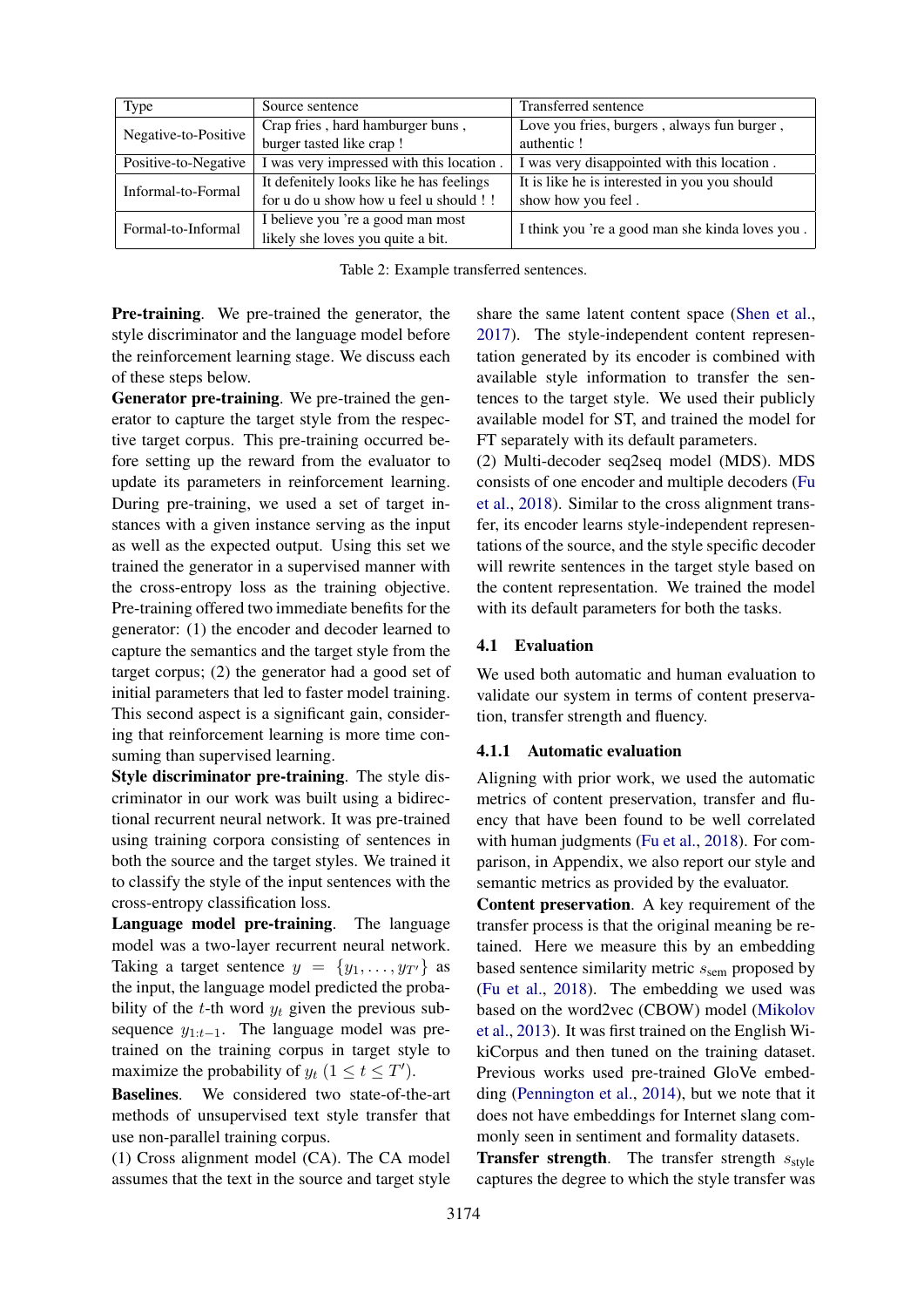<span id="page-7-1"></span>

| Sentiment  | Negative-to-Positive |       |         | Positive-to-Negative |         |       |         |            |
|------------|----------------------|-------|---------|----------------------|---------|-------|---------|------------|
| Metric     | Content              | Style | Overall | Perplexity           | Content | Style | Overall | Perplexity |
| <b>CA</b>  | 0.894                | 0.836 | 0.432   | 103.11               | 0.905   | 0.836 | 0.435   | 185.35     |
| <b>MDS</b> | 0.783                | 0.988 | 0.437   | 98.89                | 0.756   | 0.860 | 0.402   | 156.98     |
| <b>RLS</b> | 0.868                | 0.98  | 0.460   | 119.24               | 0.856   | 0.992 | 0.459   | 174.02     |
| Formality  | Informal-to-Formal   |       |         | Formal-to-Informal   |         |       |         |            |
| Metric     | Content              | Style | Overall | Perplexity           | Content | Style | Overall | Perplexity |
| CA.        | 0.865                | 0.558 | 0.339   | 238.05               | 0.789   | 0.956 | 0.432   | 317.40     |
| <b>MDS</b> | 0.519                | 0.435 | 0.237   | 278.65               | 0.546   | 0.998 | 0.353   | 352.86     |
| <b>RLS</b> | 0.885                | 0.601 | 0.358   | 208.33               | 0.873   | 0.982 | 0.462   | 267.78     |

Table 3: Automatic evaluation of text style transfer systems on sentiment and formality transfer.

carried out and was quantified using a classifier. An LSTM-based classifier was trained for style classification on a training corpus [\(Fu et al.,](#page-9-3) [2018\)](#page-9-3). The classifier predicts the style of the generated sentences with a threshold of 0.5. The prediction accuracy is defined as the percentage of generated sentences that were classified to be in the target style. The accuracy was used to evaluate transfer strength, and the higher the accuracy is, the better the generated sentences fit in target style.

Overall score. We would like to point out that there is a trade-off between content preservation and transfer strength. This is because the outputs resulting from unchanged input sentences show the best content preservation while having poor transfer strength. Likewise, for given inputs, sentences sampled from the target corpora have the strongest transfer strength while barely preserving any content if at all. To combine the evaluation of semantics and style, we use the overall score  $s_{\text{overall}}$ , which is defined as a function of  $s_{\text{sem}}$  and  $s_{style:}}$  s<sub>overall</sub>  $=\frac{s_{sem}*s_{style}}{s_{sem}+s_{style}}$  $\frac{s_{\text{sem}}+s_{\text{style}}}{s_{\text{sem}}+s_{\text{style}}}$  [\(Fu et al.,](#page-9-3) [2018\)](#page-9-3).

Fluency. This is usually evaluated with a language model in many NLP applications [\(Peris and](#page-9-20) [Casacuberta,](#page-9-20) [2015;](#page-9-20) Tüske et al., [2018\)](#page-10-18). We used a two-layer recurrent neural network with gated recurrent units as a language model, and trained it on the target style part of the corpus. The language model gives an estimation of perplexity (PPL) over each generated sentence. Given a word sequence of M words  $\{w_1, \ldots, w_M\}$  and the sequence probability  $p(w_1, \ldots, w_M)$  estimated by the language model, the perplexity is defined as:

$$
PPL = p(w_1, \dots, w_M)^{-\frac{1}{M}}.
$$
 (13)

The lower the perplexity on a sentence, the more fluent the sentence is.

## 4.1.2 Human annotation

Noting the best overall score of our system in both directions of the tasks considered (to be discussed

in the section that follows), we performed human annotations for content, style and fluency to validate the automatic scores. We chose a sample of 100 sentences generated by our system for each transfer task and collected three human judgments per sentence in each evaluation aspect. The annotation guidelines were:

Content preservation. Following the annotation scheme adopted by [\(Rao and Tetreault,](#page-9-0) [2018\)](#page-9-0), we asked annotators to rate the semantic similarity between the original and transferred sentence on a scale from 1 to 6. Here "1" means completely dissimilar, "2" means dissimilar but on the same topic, "3" means dissimilar while sharing some content, "4" means roughly similar, "5" means almost similar, and "6" means completely similar.

Transfer strength. Annotators were given pairs of original and transferred sentences and were asked to decide which one was more likely to be in the target style. We define transfer strength to be the percentage of transferred sentences that were classified to be in the target style.

Fluency. Similar to the annotation of content, annotators scored sentences for fluency on a scale of 1(*not fluent*) to 6 (*perfectly fluent*).

### <span id="page-7-0"></span>5 Results

Some example sentences transferred by our system are shown in Table [2.](#page-6-0) More transferred sentences generated by our system and those by the baseline methods can be found in the Appendix. We first report the results of the automatic evaluation of our proposed system (denoted as "RLS") and the two baselines–the cross alignment model (CA) [\(Shen et al.,](#page-10-3) [2017\)](#page-10-3) and the multi-decoder seq2seq model (MDS) [\(Fu et al.,](#page-9-3) [2018\)](#page-9-3)–in Table [3.](#page-7-1) Sentiment transfer. We notice that CA was the best in preserving content, MDS generated the most fluent target sentences and our model achieved the best trade-off between meaning and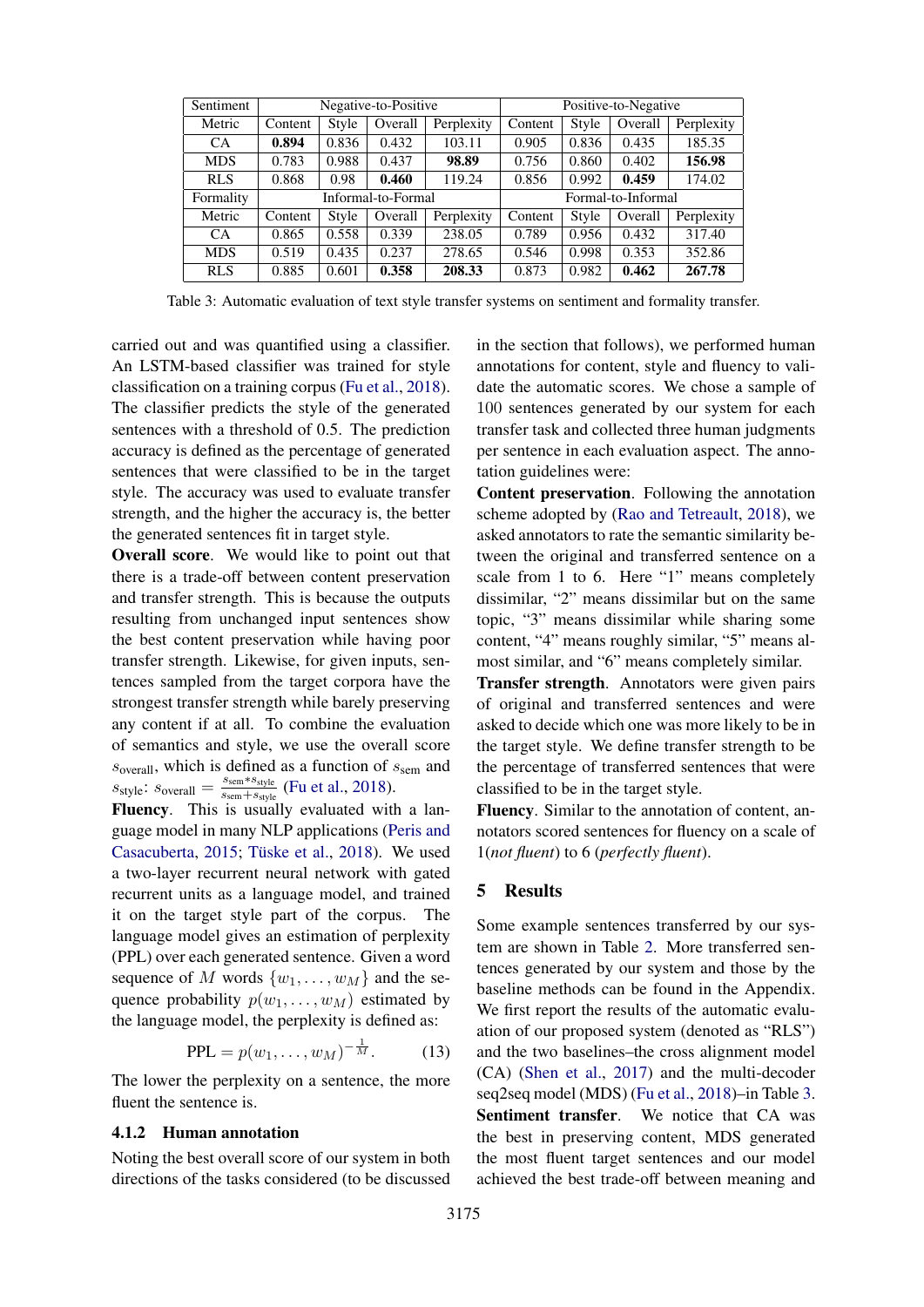<span id="page-8-2"></span>

| Metric          | Negative-to-positive | Positive-to-negative | Informal-to-formal | Formal-to-informal |
|-----------------|----------------------|----------------------|--------------------|--------------------|
| Content $(1-6)$ | 5.19                 | 5.20                 | 4.96               |                    |
| Style accuracy  | 0.90                 | 0.91                 | 0.83               | 0.86               |
| Fluency $(1-6)$ | 5.51                 | 5.61                 | 5.33               |                    |

Table 4: Human judgments of transferred sentences

style with the highest overall score. Looking at the Overall score, it is notable that despite the differences in performance between the models studied here, each one performs similarly in both directions. This could be interpreted to mean that with respect to difficulty of transfer, style transfer is equivalent in both the directions for this task.

Formality transfer. For this task, we notice that our model outperforms the baselines in terms of content preservation, transfer strength and fluency with the best Overall score and perplexity. This suggests that our model is better at capturing formality characteristics compared to the baselines. We also note that the style strength of all models for informal-to-formal transfer is significantly lower than that for formal-to-informal transfer. This suggests that the informal-to-formal transfer is harder than the reverse. A plausible explanation is that informal sentences are more diverse and thus easier to generate than formal sentences. For example, informality can be achieved by multiple ways, such as by using an abbreviation (e.g., "u" used as "you") and adding speech markers (e.g., "hey" and "ummm"), while formality is achieved in a more restricted manner.

Another challenge for informal-to-formal transfer is that informal data collected from online users usually contain non-negligible spelling errors such as "defenetely", "htink" and "realy". Words being the smallest semantic units in all the models considered here, these spelling errors could affect the transfer performance.

For each direction of transfer, we average the scores by annotators for each evaluation item, and report the results in Table [4.](#page-8-2) Our transferred sentences are shown to have good quality in content, style and fluency in subjective evaluations.

# <span id="page-8-0"></span>6 Discussion

To gain insights into the ways in which our approach performs the intended style transfer, we randomly sampled the generated sentences in the informal-to-formal transfer task. We found that the forms of rewriting can be broadly classified as: lexical substitution, word removal, word insertion and structural change. We show the following examples to these forms of re-writing, where the changed parts are highlighted.

(1) Lexical substitution. The informal sentence "I do n't know what u mean" was transferred to "I do not know what you mean";

(2) Word removal. The informal sentence "And I dont know what I should do" was rewritten as "I do not know what I should do";

(3) Word insertion. In the example instance "depends on the woman" that was changed to "It depends on the woman", we see that a subject was added to generate a complete formal sentence.

(4) Structural change. A small number of instances were also rewritten by making structural changes. For example, the informal sentence "Just tell them , what are they gonna do , slap you ??" was transferred to a formal version as "You should tell them, they can not slap you". Other ways of style transfer by incorporating evaluation metrics of structural diversity are left for future work.

# <span id="page-8-1"></span>7 Conclusion

We proposed a reinforcement-learning-based text style transfer system that can incorporate any evaluation metric to enforce semantic, stylistic and fluency constraints on transferred sentences. We demonstrated its efficacy via automatic and human evaluations using curated datasets on two different style transfer tasks. We will explore and incorporate other metrics to improve other aspects of generated texts such as the structural diversity in the future work.

### Acknowledgments

This work is supported by IBM-ILLINOIS Center for Cognitive Computing Systems Research (C3SR) - a research collaboration as part of the IBM AI Horizons Network. We thank the NAACL anonymous reviewers for their constructive suggestions.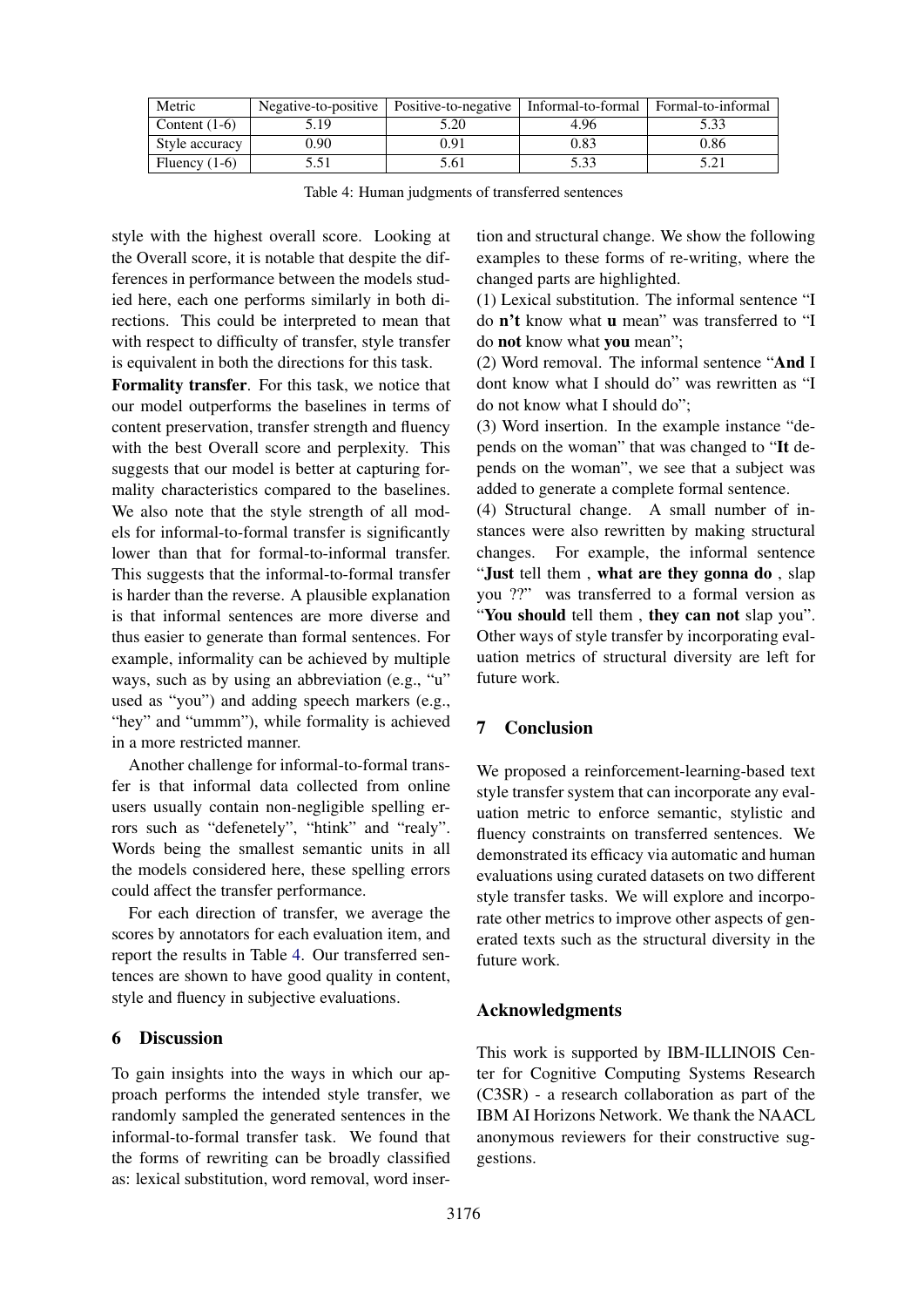#### References

- <span id="page-9-13"></span>Dzmitry Bahdanau, Kyunghyun Cho, and Yoshua Bengio. 2015. Neural machine translation by jointly learning to align and translate. In *ICLR*.
- <span id="page-9-17"></span>Samidh Chatterjee and Nicola Cancedda. 2010. Minimum error rate training by sampling the translation lattice. In *Proceedings of the 2010 Conference on Empirical Methods in Natural Language Processing*, pages 606–615. Association for Computational Linguistics.
- <span id="page-9-12"></span>Kyunghyun Cho, Bart van Merrienboer, Caglar Gulcehre, Dzmitry Bahdanau, Fethi Bougares, Holger Schwenk, and Yoshua Bengio. 2014. Learning phrase representations using rnn encoder–decoder for statistical machine translation. In *Proceedings of the 2014 Conference on Empirical Methods in Natural Language Processing (EMNLP)*, pages 1724– 1734.
- <span id="page-9-3"></span>Zhenxin Fu, Xiaoye Tan, Nanyun Peng, Dongyan Zhao, and Rui Yan. 2018. Style transfer in text: Exploration and evaluation. In *Proceedings of the Thirty-Second AAAI Conference on Artificial Intelligence, (AAAI-18), New Orleans, Louisiana, USA, February 2-7, 2018*, pages 663–670.
- <span id="page-9-11"></span>Tszhang Guo, Shiyu Chang, Mo Yu, and Kun Bai. 2018. Improving reinforcement learning based image captioning with natural language prior. In *Proceedings of the 2018 Conference on Empirical Methods in Natural Language Processing, Brussels, Belgium, October 31 - November 4, 2018*, pages 751– 756.
- <span id="page-9-8"></span>Zhiting Hu, Zichao Yang, Xiaodan Liang, Ruslan Salakhutdinov, and Eric P. Xing. 2017. Controllable text generation. *CoRR*, abs/1703.00955.
- <span id="page-9-6"></span>Harsh Jhamtani, Varun Gangal, Eduard Hovy, and Eric Nyberg. 2017a. Shakespearizing modern language using copy-enriched sequence-to-sequence models. *EMNLP 2017*, 6:10.
- <span id="page-9-2"></span>Harsh Jhamtani, Varun Gangal, Eduard H. Hovy, and Eric Nyberg. 2017b. Shakespearizing modern language using copy-enriched sequence-to-sequence models. *CoRR*, abs/1707.01161.
- <span id="page-9-15"></span>Rafal Jozefowicz, Oriol Vinyals, Mike Schuster, Noam Shazeer, and Yonghui Wu. 2016. Exploring the limits of language modeling. *arXiv preprint arXiv:1602.02410*.
- <span id="page-9-5"></span>Matt Kusner, Yu Sun, Nicholas Kolkin, and Kilian Weinberger. 2015. From word embeddings to document distances. In *International Conference on Machine Learning*, pages 957–966.
- <span id="page-9-7"></span>Juncen Li, Robin Jia, He He, and Percy Liang. 2018. Delete, retrieve, generate: a simple approach to sentiment and style transfer. In *Proceedings of the 2018 Conference of the North American Chapter of the Association for Computational Linguistics: Human*

*Language Technologies, Volume 1 (Long Papers)*, volume 1, pages 1865–1874.

- <span id="page-9-4"></span>Thang Luong, Hieu Pham, and Christopher D Manning. 2015. Effective approaches to attention-based neural machine translation. In *Proceedings of the 2015 Conference on Empirical Methods in Natural Language Processing*, pages 1412–1421.
- <span id="page-9-14"></span>Tomáš Mikolov, Martin Karafiát, Lukáš Burget, Jan Černockỳ, and Sanjeev Khudanpur. 2010. Recurrent neural network based language model. In *Eleventh Annual Conference of the International Speech Communication Association*.
- <span id="page-9-18"></span>Tomas Mikolov, Ilya Sutskever, Kai Chen, Gregory S. Corrado, and Jeffrey Dean. 2013. Distributed representations of words and phrases and their compositionality. In *Advances in Neural Information Processing Systems 26: 27th Annual Conference on Neural Information Processing Systems 2013. Proceedings of a meeting held December 5-8, 2013, Lake Tahoe, Nevada, United States.*, pages 3111– 3119.
- <span id="page-9-9"></span>Jonas Mueller, David Gifford, and Tommi Jaakkola. 2017. Sequence to better sequence: continuous revision of combinatorial structures. In *International Conference on Machine Learning*, pages 2536– 2544.
- <span id="page-9-1"></span>Tong Niu and Mohit Bansal. 2018. Polite dialogue generation without parallel data. *Transactions of the Association for Computational Linguistics*, 6:273–389.
- <span id="page-9-16"></span>Brendan ODonoghue, Rémi Munos, Koray Kavukcuoglu, and Volodymyr Mnih. 2016. Pgq: Combining policy gradient and q. *arXiv preprint arXiv:1611.01626*.
- <span id="page-9-19"></span>Jeffrey Pennington, Richard Socher, and Christopher D. Manning. 2014. Glove: Global vectors for word representation. In *Proceedings of the 2014 Conference on Empirical Methods in Natural Language Processing, EMNLP 2014, October 25-29, 2014, Doha, Qatar, A meeting of SIGDAT, a Special Interest Group of the ACL*, pages 1532–1543.
- <span id="page-9-20"></span>Alvaro Peris and Francisco Casacuberta. 2015. A bidi- ´ rectional recurrent neural language model for machine translation. *Procesamiento del Lenguaje Natural*, 55:109–116.
- <span id="page-9-10"></span>Shrimai Prabhumoye, Yulia Tsvetkov, Ruslan Salakhutdinov, and Alan W Black. 2018. Style transfer through back-translation. In *Proceedings of the 56th Annual Meeting of the Association for Computational Linguistics (Volume 1: Long Papers)*, pages 866–876. Association for Computational Linguistics.
- <span id="page-9-0"></span>Sudha Rao and Joel Tetreault. 2018. Dear sir or madam, may i introduce the yafc corpus: Corpus, benchmarks and metrics for formality style transfer. *arXiv preprint arXiv:1803.06535*.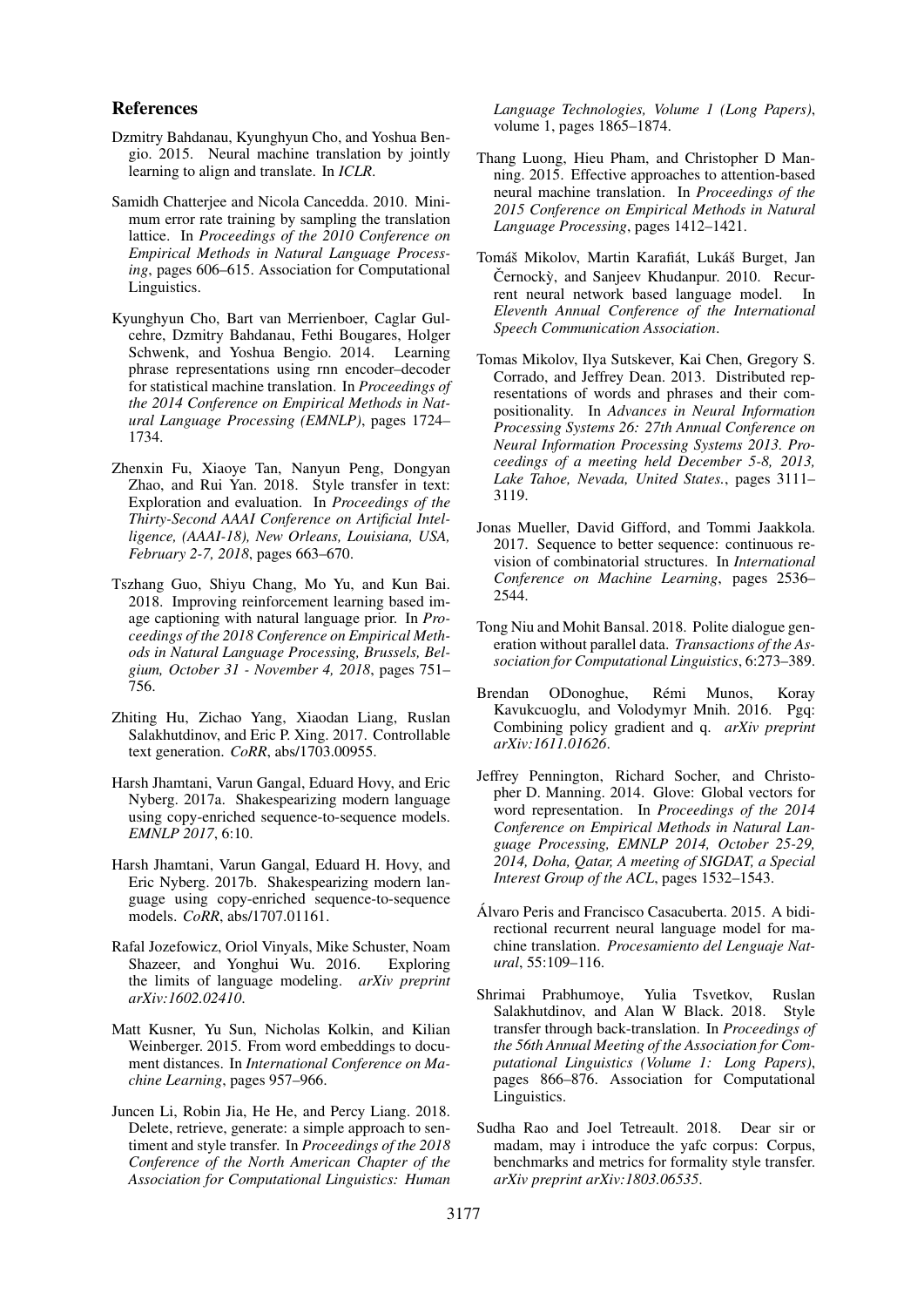- <span id="page-10-1"></span>Cicero Nogueira dos Santos, Igor Melnyk, and Inkit Padhi. 2018. Fighting offensive language on social media with unsupervised text style transfer. *arXiv preprint arXiv:1805.07685*.
- <span id="page-10-3"></span>Tianxiao Shen, Tao Lei, Regina Barzilay, and Tommi Jaakkola. 2017. Style transfer from non-parallel text by cross-alignment. In *Advances in Neural Information Processing Systems*, pages 6830–6841.
- <span id="page-10-14"></span>Ilya Sutskever, Oriol Vinyals, and Quoc V Le. 2014. Sequence to sequence learning with neural networks. In *Advances in neural information processing systems*, pages 3104–3112.
- <span id="page-10-18"></span>Zoltán Tüske, Ralf Schlüter, and Hermann Ney. 2018. Investigation on LSTM recurrent n-gram language models for speech recognition. In *Interspeech 2018, 19th Annual Conference of the International Speech Communication Association, Hyderabad, India, 2-6 September 2018.*, pages 3358–3362.
- <span id="page-10-16"></span>Yau-Shian Wang and Hung-yi Lee. 2018. Learning to encode text as human-readable summaries using generative adversarial networks. In *Proceedings of the 2018 Conference on Empirical Methods in Natural Language Processing, Brussels, Belgium, October 31 - November 4, 2018*, pages 4187–4195.
- <span id="page-10-12"></span>Yucheng Wang, Zhongyu Wei, Yaqian Zhou, and Xuanjing Huang. 2018. Automatic essay scoring incorporating rating schema via reinforcement learning. In *Proceedings of the 2018 Conference on Empirical Methods in Natural Language Processing, Brussels, Belgium, October 31 - November 4, 2018*, pages 791–797.
- <span id="page-10-17"></span>Ronald J Williams. 1992. Simple statistical gradientfollowing algorithms for connectionist reinforcement learning. *Machine learning*, 8(3-4):229–256.
- <span id="page-10-11"></span>Lijun Wu, Fei Tian, Tao Qin, Jianhuang Lai, and Tie-Yan Liu. 2018a. A study of reinforcement learning for neural machine translation. In *Proceedings of the 2018 Conference on Empirical Methods in Natural Language Processing*, pages 3612–3621.
- <span id="page-10-5"></span>Lingfei Wu, Ian EH Yen, Kun Xu, Fangli Xu, Avinash Balakrishnan, Pin-Yu Chen, Pradeep Ravikumar, and Michael J Witbrock. 2018b. Word mover's embedding: From word2vec to document embedding. *arXiv preprint arXiv:1811.01713*.
- <span id="page-10-13"></span>Jingjing Xu, SUN Xu, Qi Zeng, Xiaodong Zhang, Xuancheng Ren, Houfeng Wang, and Wenjie Li. 2018a. Unpaired sentiment-to-sentiment translation: A cycled reinforcement learning approach. In *Proceedings of the 56th Annual Meeting of the Association for Computational Linguistics (Volume 1: Long Papers)*, volume 1, pages 979–988.
- <span id="page-10-4"></span>Kun Xu, Lingfei Wu, Zhiguo Wang, and Vadim Sheinin. 2018b. Graph2seq: Graph to sequence learning with attention-based neural networks. *arXiv preprint arXiv:1804.00823*.
- <span id="page-10-15"></span>Kun Xu, Lingfei Wu, Zhiguo Wang, Mo Yu, Liwei Chen, and Vadim Sheinin. 2018c. Exploiting rich syntactic information for semantic parsing with graph-to-sequence model. *arXiv preprint arXiv:1808.07624*.
- <span id="page-10-2"></span>Cheng Yang, Maosong Sun, Xiaoyuan Yi, and Wenhao Li. 2018. Stylistic chinese poetry generation via unsupervised style disentanglement. In *Proceedings of the 2018 Conference on Empirical Methods in Natural Language Processing, Brussels, Belgium, October 31 - November 4, 2018*, pages 3960–3969.
- <span id="page-10-10"></span>Lantao Yu, Weinan Zhang, Jun Wang, and Yong Yu. 2017. Seqgan: Sequence generative adversarial nets with policy gradient. In *Proceedings of the Thirty-First AAAI Conference on Artificial Intelligence, February 4-9, 2017, San Francisco, California, USA.*, pages 2852–2858.
- <span id="page-10-7"></span>Xingxing Zhang and Mirella Lapata. 2017. Sentence simplification with deep reinforcement learning. In *Proceedings of the 2017 Conference on Empirical Methods in Natural Language Processing*, pages 584–594.
- <span id="page-10-8"></span>Ye Zhang, Nan Ding, and Radu Soricut. 2018a. Shaped: Shared-private encoder-decoder for text style adaptation. In *Proceedings of the 2018 Conference of the North American Chapter of the Association for Computational Linguistics: Human Language Technologies, Volume 1 (Long Papers)*, volume 1, pages 1528–1538.
- <span id="page-10-6"></span>Yi Zhang, Jingjing Xu, Pengcheng Yang, and Xu Sun. 2018b. Learning sentiment memories for sentiment modification without parallel data. In *Proceedings of the 2018 Conference on Empirical Methods in Natural Language Processing*, pages 1103–1108.
- <span id="page-10-0"></span>Ganbin Zhou, Ping Luo, Rongyu Cao, Fen Lin, Bo Chen, and Qing He. 2017. Mechanism-aware neural machine for dialogue response generation. In *Proceedings of the Thirty-First AAAI Conference on Artificial Intelligence, February 4-9, 2017, San Francisco, California, USA.*, pages 3400–3407.
- <span id="page-10-9"></span>Jun-Yan Zhu, Taesung Park, Phillip Isola, and Alexei A. Efros. 2017. Unpaired image-to-image translation using cycle-consistent adversarial networks. In *IEEE International Conference on Computer Vision, ICCV 2017, Venice, Italy, October 22- 29, 2017*, pages 2242–2251.

# A Appendices

## A.1 Sequence Sampling in Reinforcement Learning

The generator  $G$  transfers a source sentence  $X$ into a sentence in target style. In this work, we use beam search of width  $k$  to find a reference target sentence  $Y_{1:T'}^{\text{ref}}$ . In RL, we need to estimate the reward of each action  $y_t$  in the reference sentence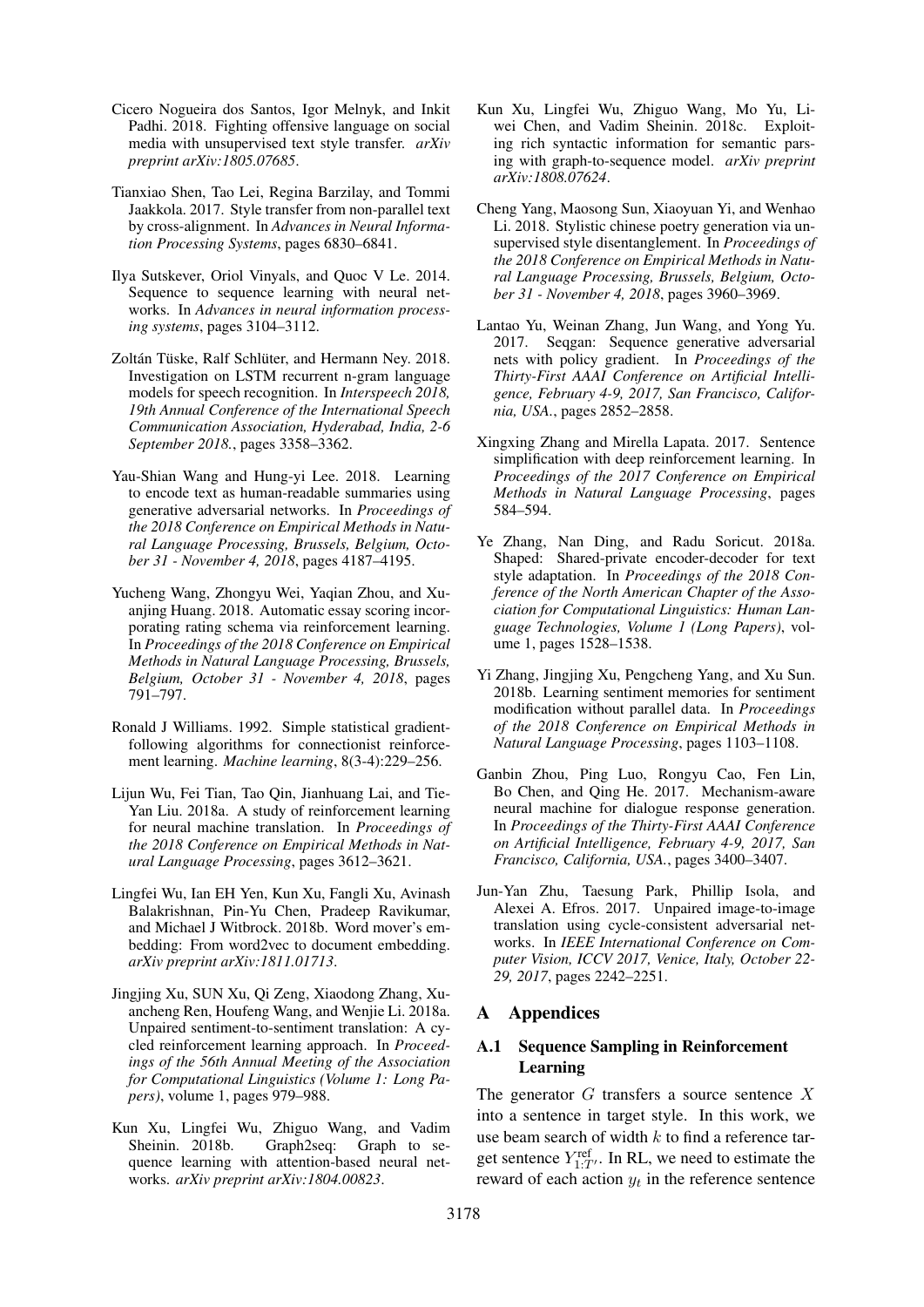<span id="page-11-0"></span>

Figure 3: Sequence sampling: red words are sub-sequences in reference target sentence based on which the remaining sub-sequences are sampled. The sampled complete sentences are sent to the evaluator for scoring.

 $Y_{1:T'}^{\text{ref}}$ . Fig. [3](#page-11-0) shows the sampling and scoring process.

Suppose that the reference target sentence  $Y_{1:T'}^{\text{ref}}$ is "The service is good". At the first time step, i.e., when  $t = 1$ , we start from the sub-sequence  $Y_{1:1}^{\text{ref}}$ , i.e., the sub-sentence "The". We use multinomial sampling to roll out "The" to complete sentences, which are "The service is bad", "The servants are friendly" and "The waiters are nice" in Fig. [3.](#page-11-0) These sampled sentences are then sent to the evaluator for scoring in terms of style, content and fluency. Their scores are 0.2, 0.5 and 0.5 respectively, and we average them as the action score  $f(y_1, s_1)$  of the first word  $y_1$  at its state  $s_1$ . The score  $f(y_1, s_1) = 0.4$  is sent back to the generator, which will be used to obtain the reward  $r(y_1, s_1)$  as described in Eq. [10.](#page-5-2) Similarly when  $t = 2$ , we sample three complete sentences based on the sub-sentence "The service": "The service looks good", "The service are nice" and "The service is ok".

#### A.2 Experiments

Automatic evaluation metrics. We reported the automatic evaluation results of all text style transfer systems in Table [3,](#page-7-1) where we used the evaluation metrics adopted by previous works [\(Fu et al.,](#page-9-3) [2018;](#page-9-3) [Santos et al.,](#page-10-1) [2018\)](#page-10-1). Here we report the style and semantic scores given by the evaluator in our system in Table [5.](#page-12-0) Recall that semantic score given by our evaluator was the negative of word movers' distance between the generated sentence and the source sentence divided by the sentence length. The larger the semantic score was, the better the content was preserved in the generated sentence. As for the style evaluation, we used a bidirectional recurrent neural network as style classifier. It predicted the likelihood that an input sentence was in target style, which was taken as the

*style score* of the generated sentences. Again, the larger the style score was, the better the generated sentence fitted in target style.

As shown in Table [5,](#page-12-0) the results given by the semantic and style modules of our evaluator are very similar to those given by [Fu et al..](#page-9-3) In sentiment transfer task, CA model does best in content preservation and MDS does best in transfer strength. As for FT, our model outperforms the two baselines in terms of semantic and style scores.

Examples and Analysis. We list some example transferred sentences given by our model and two baseline systems in Table [6.](#page-12-1) In the first example of negative-to-positive transfer, our model adheres to the topic of food service while baselines change to topic of food. Similarly in the first example of positive-to-negative transfer, our model preserves the topic of chicken while CA model talks about pizza and MDS model talks about customer service. Semantic similarity as explicit semantic constraints in our model is shown to be better at preserving the topic of source sentences.

There is still space to improve content preservation in all models. In the second example of informal-to-formal transfer, all transferred sentences miss the segment of "take a deep breathe" in the source sentence. In the second example of formal-to-informal transfer, the three transferred sentences miss part of source information. The source sentence is a rhetorical question, which truly means "people hardly understand the meaning behind their behavior". This is a hard example, and all models do not capture its semantic meaning accurately.

FT task is more challenging compared with ST given that the sentence structure is more complicated with a larger vocabulary in the formality dataset.